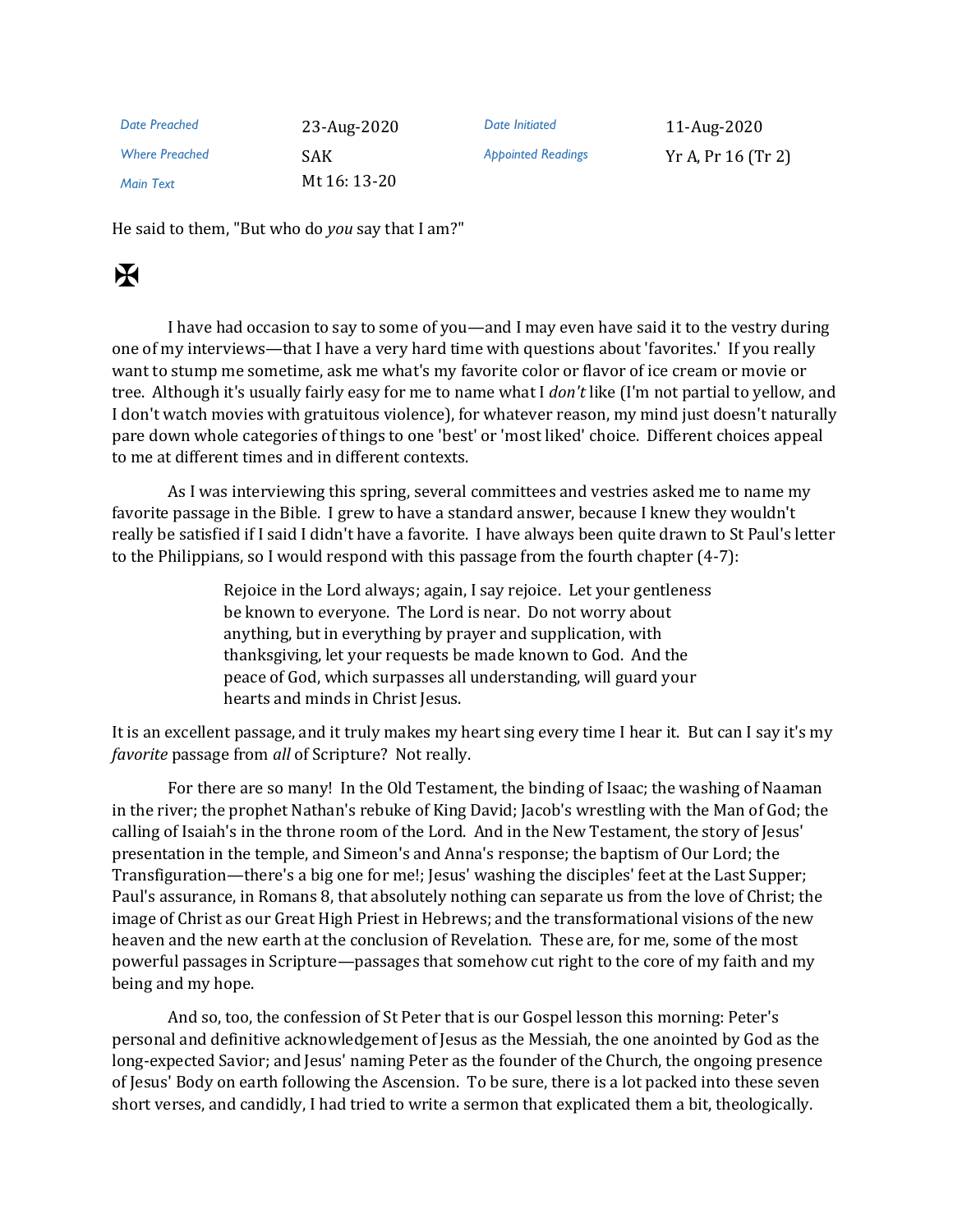But, to tell the truth, that sermon just wouldn't settle … just wouldn't get written in a way I felt was worth preaching. And I took this as the Holy Spirit's telling me that what I really needed to talk with you about this morning is why this particular passage from St Matthew is so important to *me*. I hope you will indulge me.

\*\* \*\* \*\*

My husband Jim and I spent almost two years living in Shanghai, China, several years ago. The company I worked for had sent me there for what was supposed to be a five-year posting, but they ended up calling me back early, to fill a vacancy back in the States. Our time in Asia had been personally stimulating and rewarding, but professionally a big challenge and the cause of many headaches and not a few sleepless nights. We were half-a-world away from family, friends, our church, our routines and traditions … everything that had helped define our life and fill it with joy and meaning. We were not unhappy in China, but I think we both felt rather bereft: apart from so much we held dear and searching for new things … in a culture we knew extraordinarily little about and was quite difficult to penetrate. In retrospect, I have come to understand that this apart-ness … this suppression of the familiar … this forced turning-from … actually afforded me a lot of clarity; actually permitted me to hear the invitation Christ had been offering me.

Well, that's not quite accurate: In truth, I had *heard* Christ inviting me aplenty—I had just become expert at concocting reasons for always needing to decline. I first perceived a sense of call to the ordained ministry in high school—I think it was the summer following my freshman year. But I brushed that off as false or illusory, for how could God expect me to commit to a career *then,* before I'd even begun to explore what the world had to offer me? Christ's invitation returned, a bit more muted this time, toward the end of college. But I dodged that, too: I had important things to do, personal goals to accomplish, and ministry just wasn't part of my plan. Then, in my mid-thirties, I twice heard the call of Christ to take up the Cross of ministry—in a positive way—and twice I told Him it wasn't for me. At that time, the wider church was embroiled in debates about same-sex marriage and whether or not to ordain LGBTQ people, and I simply didn't have it in me to fight my way into an institution that wasn't inclined to accept me as I was. Thinking I was being clever, however, I also tried to strike a bargain with God. I filled my life with the work of church: volunteering to help with this, that and the other; sing here, there and everywhere; lead this group and chair that committee—most weeks, I was at the church four or five nights a week, as well as at least half the day on Sunday. That would be enough for God, right? I'd do 'God's thing' … *my* way … and, I was confident, we'd both be satisfied.

In fact, my busy-ness satisfied neither one of us. After a few years, I felt increasingly burned out and resentful, as I realized that my sacrificing much of my relatively little free time had merely created become another pile of obligations. And, I noticed, Christ didn't seem to be calling me anymore. The line had gone silent, and it seemed like He had moved on to fields more fertile than me.

\*\* \*\* \*\*

And so, some fourteen or fifteen years later—in fact, exactly six years ago to this *very day,* on the liturgical calendar—I came to be sitting in our apartment in Shanghai, on the very last Sunday we'd spend in China. It was my turn to read the Gospel lesson in the little 'pan-Protestant' ex-pat church we'd been attending, and I opened the Bible to see what Matthew 16:13-20 said. As I read the story of St Peter's confession and practiced the words aloud, I felt the spiritual presence of